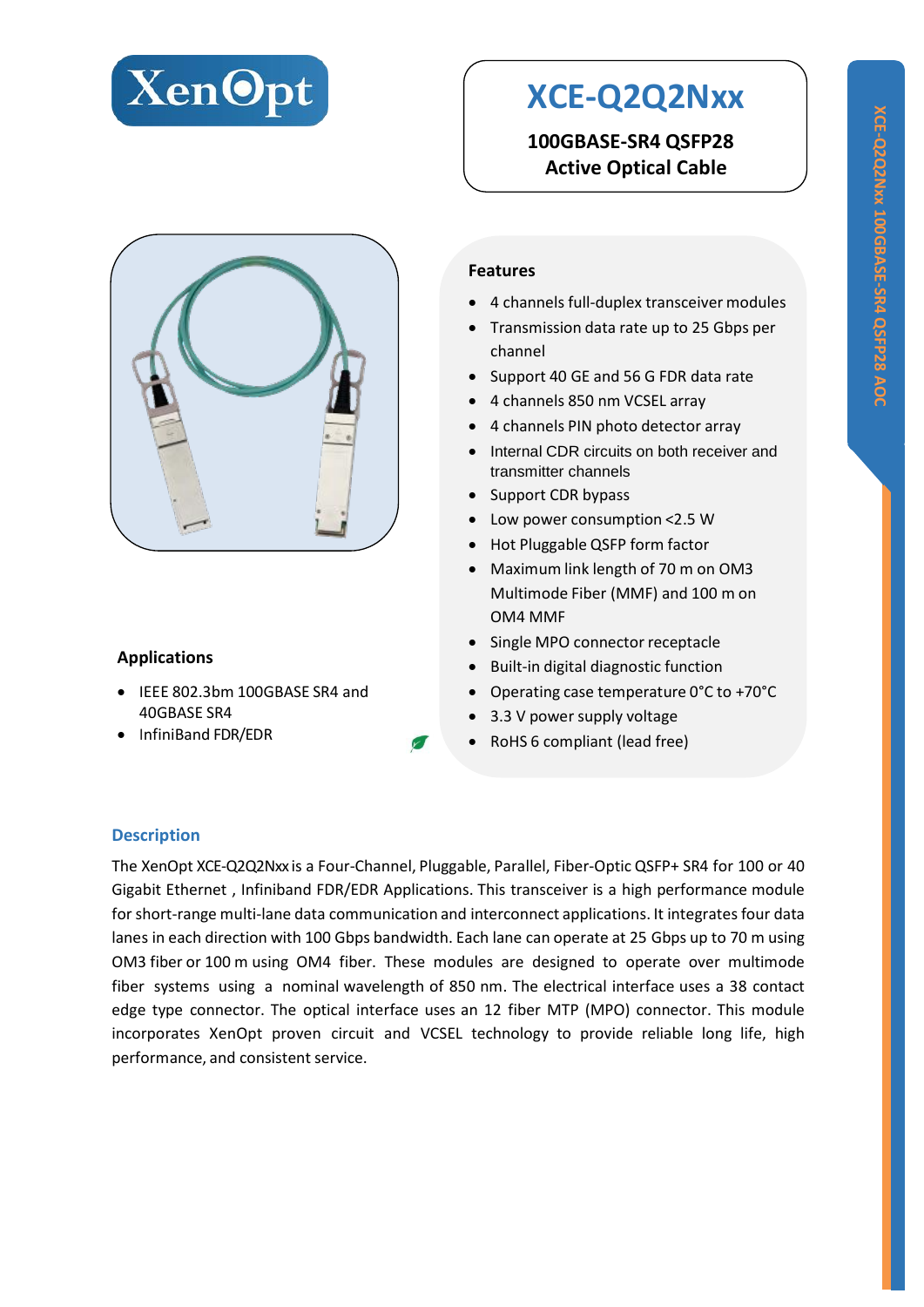

#### **Module Block Diagram**



Figure 1. Module Block Diagram

100GBASE-SR4 QSFP28 is one kind of parallel transceiver. VCSEL and PIN array package is key technique, through I2C system can contact with module.

#### **Absolute Maximum Ratings**

| Parameter                         | Symbol | Min    | <b>Max</b> | Unit    |
|-----------------------------------|--------|--------|------------|---------|
| Supply Voltage                    | Vcc    | $-0.3$ | 3.6        |         |
| Input Voltage                     | Vin    | $-0.3$ | $Vcc+0.3$  |         |
| <b>Storage Temperature</b>        | Tst    | $-20$  | 85         | $\circ$ |
| <b>Case Operating Temperature</b> | Top    |        | 70         | $\circ$ |
| Humidity (non-condensing)         | Rh     |        | 95         | %       |

#### **Recommended Operating Conditions**

| Parameter                         | Symbol     | Min  | <b>Typical</b> | <b>Max</b> | Unit        |
|-----------------------------------|------------|------|----------------|------------|-------------|
| Supply Voltage                    | <b>Vcc</b> | 3.13 | 3.3            | 3.47       |             |
| <b>Operating Case temperature</b> | Tca        |      |                | 70         | $^{\circ}C$ |
| Data Rate Per Lane                | fd         |      | 25.78125       |            | Gbps        |
| Humidity                          | Rh         | 5    |                | 85         | %           |
| Power Dissipation                 | Pm         |      | າ              | 2.5        | w           |
| <b>Fiber Bend Radius</b>          | Rb         | 3    |                |            | cm          |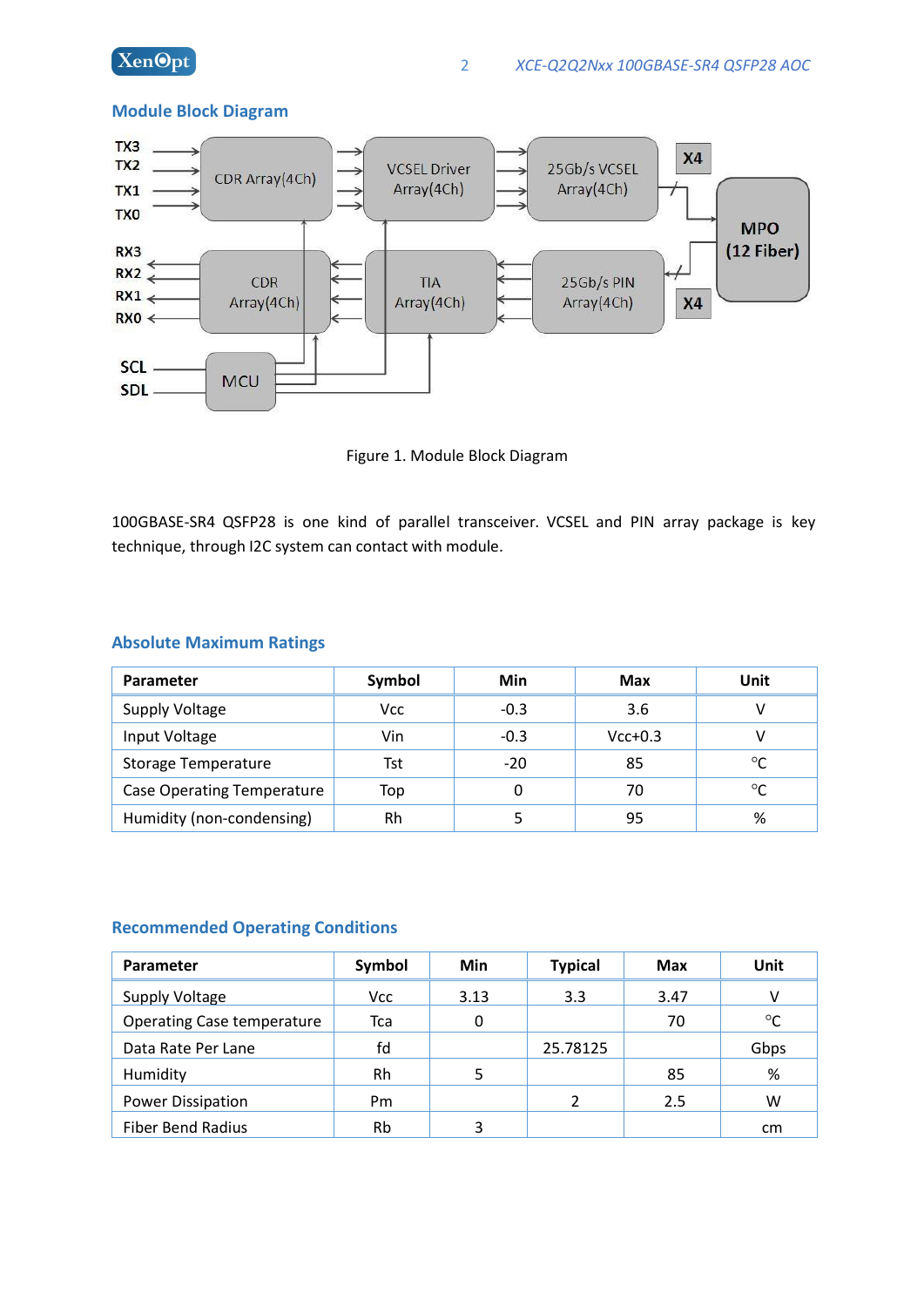## **Electrical Specifications**

| Parameter                             | Symbol     | <b>Min</b> | <b>Typical</b> | Max        | Unit   |
|---------------------------------------|------------|------------|----------------|------------|--------|
| Differential input impedance          | Zin        | 90         | 100            | 110        | ohm    |
| Differential Output impedance         | Zout       | 90         | 100            | 110        | ohm    |
| Differential input voltage amplitude  | ∆Vin       | 300        |                | 1100       | mVp-p  |
| Differential output voltage amplitude | ΔVout      | 500        |                | 800        | mVp-p  |
| Skew                                  | Sw         |            |                | 300        | ps     |
| <b>Bit Error Rate</b>                 | <b>BER</b> |            |                | $E-12$     |        |
| Input Logic Level High                | <b>VIH</b> | 2.0        |                | <b>VCC</b> | $\vee$ |
| Input Logic Level Low                 | VIL        | $\Omega$   |                | 0.8        | v      |
| Output Logic Level High               | <b>VOH</b> | $VCC-0.5$  |                | <b>VCC</b> | $\vee$ |
| Output Logic Level Low                | <b>VOL</b> | 0          |                | 0.4        | $\vee$ |

Notes

1. BER=10^-12; PRBS [2^31-1@25.78125](mailto:2%5e31-1@25.78125Gbps) Gbps.

2. Differential input voltage amplitude is measured between TxnP and TxnN.

3. Differential output voltage amplitude is measured between RxnP and RxnN.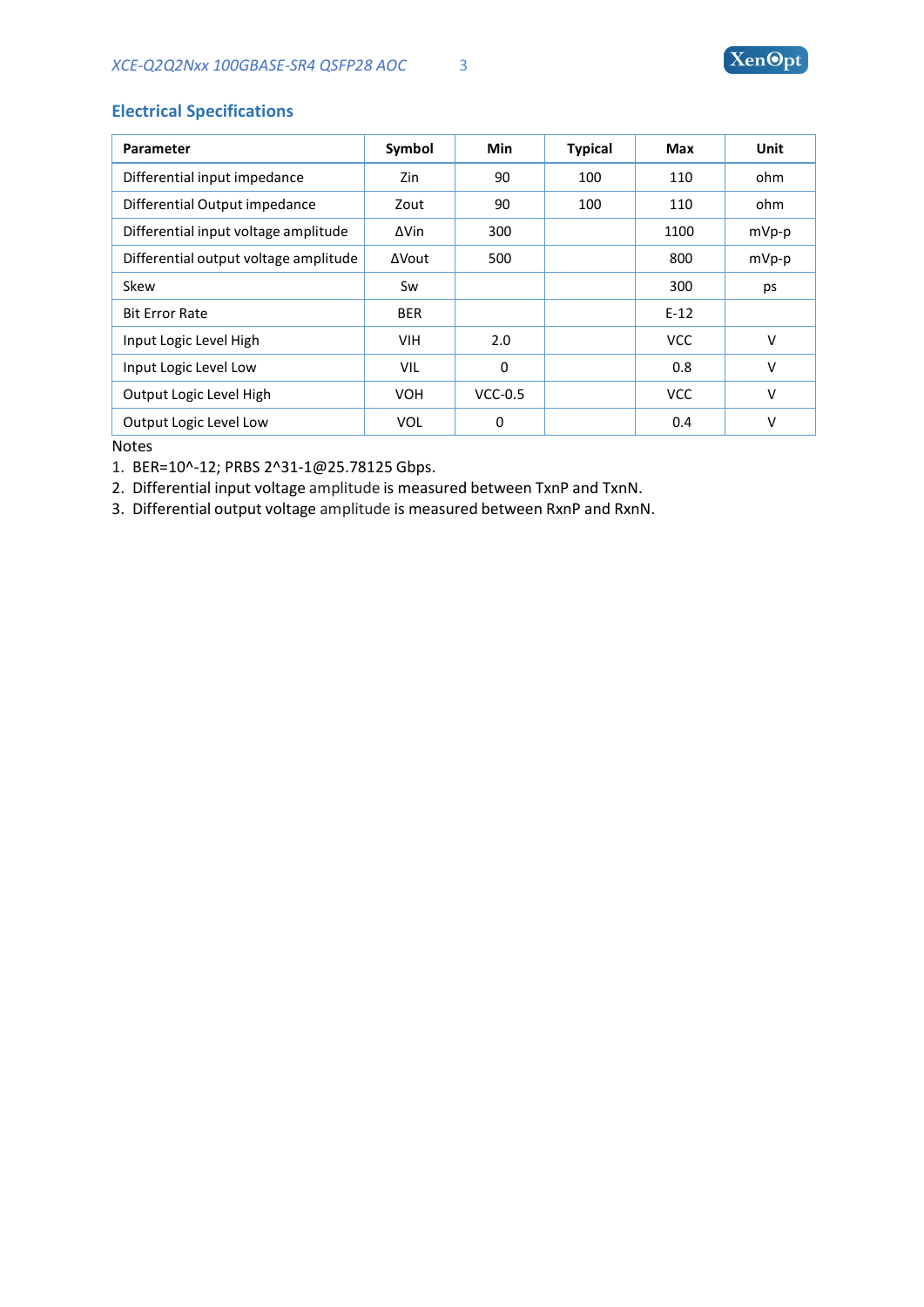# **Optical Characteristics**

| Parameter                                                   | Symbol                               | Min                      | <b>Typical</b> | <b>Max</b> | Unit             | <b>Notes</b>             |
|-------------------------------------------------------------|--------------------------------------|--------------------------|----------------|------------|------------------|--------------------------|
| <b>Transmitter</b>                                          |                                      |                          |                |            |                  |                          |
| Centre Wavelength                                           | $\lambda c$                          | 840                      | 850            | 860        | nm               | $\overline{\phantom{a}}$ |
| RMS spectral width                                          | Δλ                                   | $\overline{\phantom{a}}$ |                | 0.6        | nm               | $\overline{\phantom{a}}$ |
| Average launch power, each lane                             | Pout                                 | $-8.4$                   |                | 2.4        | dBm              |                          |
| <b>Optical Modulation Amplitude</b><br>(OMA), each lane     | <b>OMA</b>                           | $-6.4$                   |                | 3          | dBm              |                          |
| Transmitter and dispersion eye<br>closure (TDEC), each lane | <b>TDEC</b>                          |                          |                | 4.3        | dB               |                          |
| <b>Extinction Ratio</b>                                     | ER                                   | 3                        |                |            | dB               |                          |
| Average launch power of OFF<br>transmitter, each lane       |                                      |                          |                | $-30$      | dB               |                          |
| Eye Mask coordinates:                                       | Specification values                 |                          |                |            | <b>Hit Ratio</b> |                          |
| X1, X2, X3, Y1, Y2, Y3                                      | ${0.3, 0.38, 0.45, 0.35, 0.41, 0.5}$ |                          |                | $=5x10-5$  |                  |                          |
|                                                             |                                      | <b>Receiver</b>          |                |            |                  |                          |
| Centre Wavelength                                           | $\lambda c$                          | 840                      | 850            | 860        | nm               |                          |
| Stressed receiver sensitivity in OMA                        |                                      |                          |                | $-5.2$     | dBm              | 1                        |
| Maximum Average power at<br>receiver, each lane             |                                      |                          |                | 2.4        | dBm              |                          |
| Minimum Average power at<br>receiver, each lane             |                                      |                          |                | $-10.3$    | dBm              |                          |
| <b>Receiver Reflectance</b>                                 |                                      |                          |                | $-12$      | dB               | $\overline{\phantom{a}}$ |
| <b>LOS Assert</b>                                           |                                      | $-30$                    |                |            | dBm              |                          |
| LOS De-Assert - OMA                                         |                                      |                          |                | $-7.5$     | dBm              |                          |
| LOS Hysteresis                                              |                                      | 0.5                      |                |            | dB               |                          |
|                                                             |                                      |                          |                |            |                  |                          |

Notes

1. Measured with conformance test signal at TP3 for per-FEC BER = 10e-12